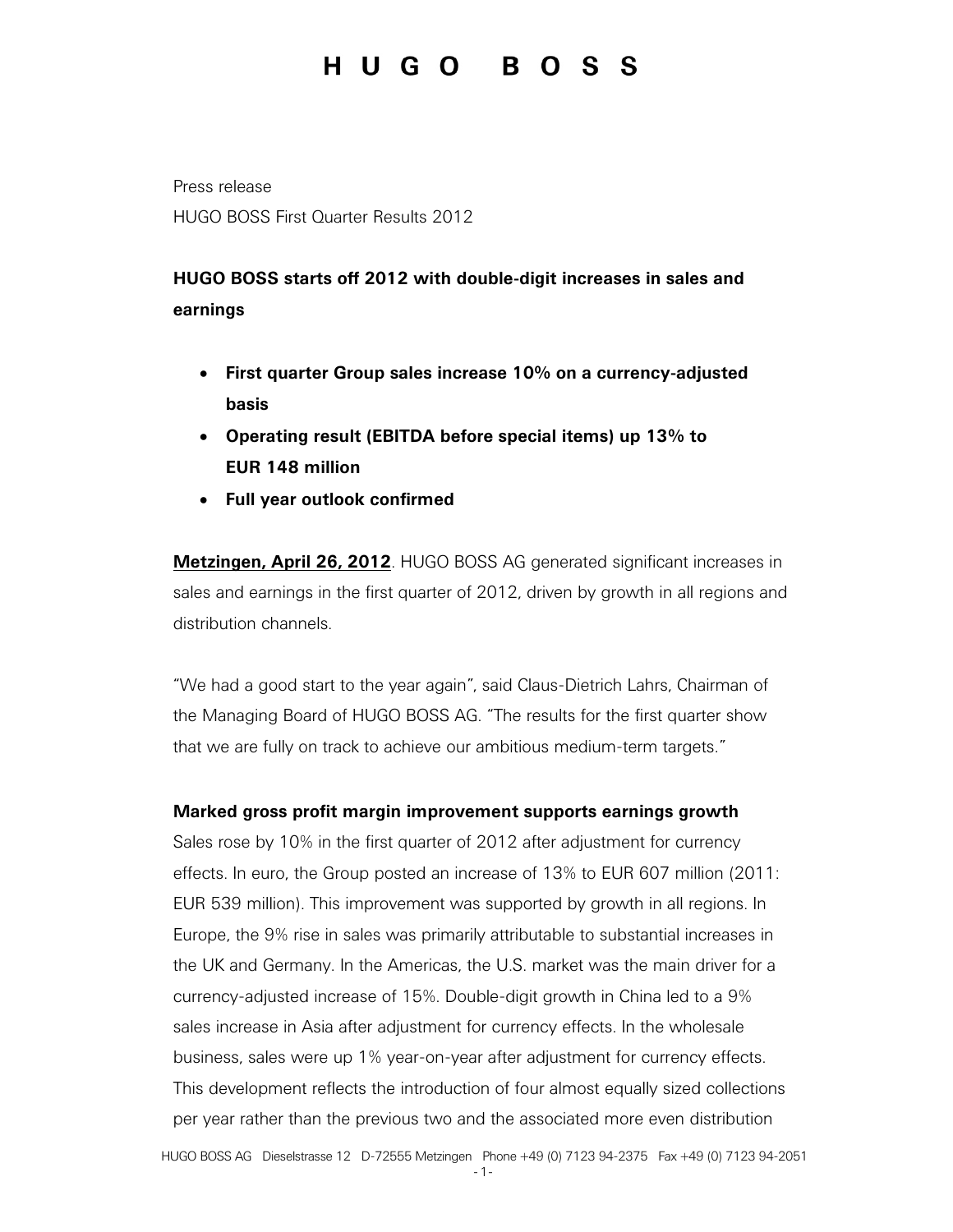of sales over the year. Own retail (including outlets and online business) posted a rise of 27%. On a comp store sales basis, the increase amounted to 11% after adjustment for currency effects. The Group's directly operated stores (DOS) contributed 6% growth to this development. The Group's gross profit margin improved by 260 basis points to 61.0% (2011: 58.4%), primarily due to the higher share of own retail sales and greater efficiency in production and sourcing processes. Despite the cost increases associated with the expansion of own retail and higher marketing expenses, EBITDA before special items climbed 13% to EUR 148 million (2011: EUR 132 million). At 24.5%, the adjusted EBITDA margin improved by 10 basis points in the first quarter (2011: 24.4%).

#### **Debt reduction despite higher capital expenditure**

Trade net working capital rose by 22% as against the previous year to EUR 476 million (2011: EUR 391 million). Due to the continued expansion and optimization of own retail, capital expenditure in the first quarter of 2012 amounted to EUR 15 million, up significantly on the prior-year level (2011: EUR 10 million). However, net debt decreased by 25% to EUR 141 million (2011: EUR 187 million), supported by the positive earnings development.

#### **Management confirms financial outlook for 2012**

HUGO BOSS expects to increase its sales by up to 10% on a currency-neutral basis in 2012, with all regions and distribution channels contributing to this growth. The Group expects to open around 50 new stores over the course of the year. Primarily as a result of the planned expansion of the Group's own retail network and renovation of existing stores, capital expenditure in 2012 will be higher than in the previous year. The operating result (EBITDA before special items) is expected to post a slightly higher increase in comparison to sales.

-2-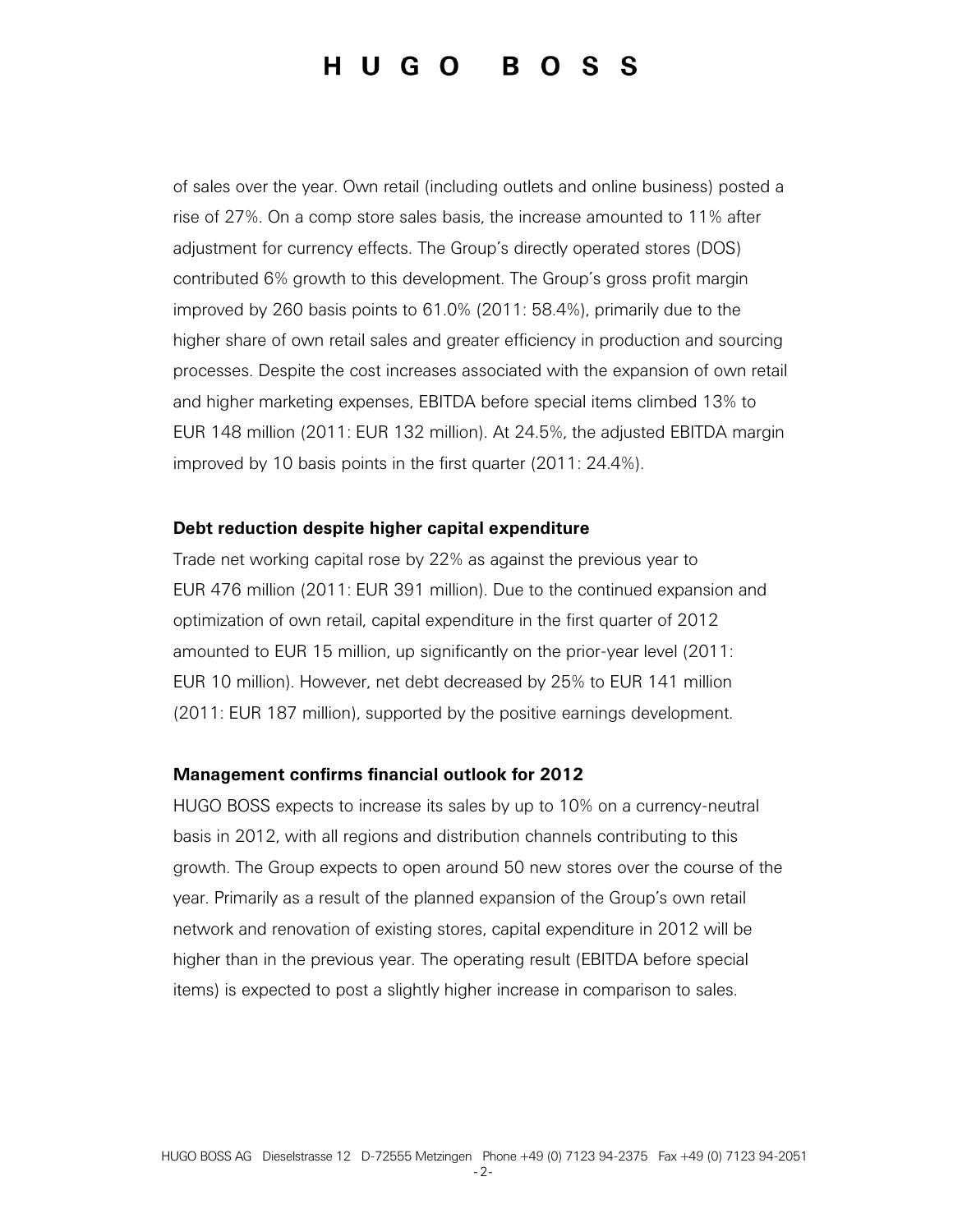### **Further information**

The First Quarter Report 2012 is available for download on the Company's website www.group.hugoboss.com.

Please direct any queries to:

Dr. Hjördis Kettenbach Head of Corporate Communications Phone: +49 (0) 7123 94-2375 Fax: +49 (0) 7123 94-2051

Dennis Weber Head of Investor Relations Phone: +49 (0) 7123 94-86267 Fax: +49 (0) 7123 94-886267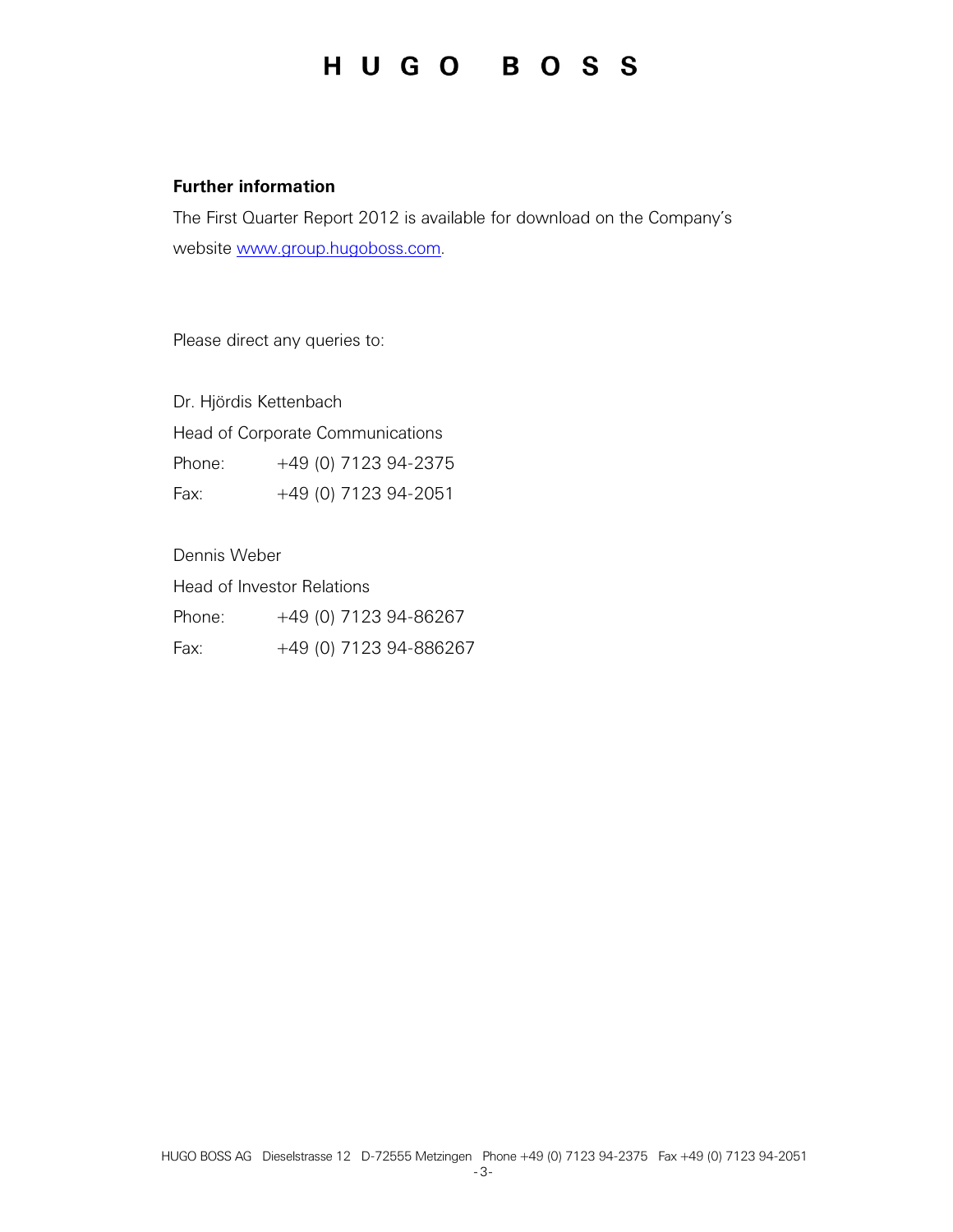#### **Consolidated Income Statement**

|                                                                                      | Q <sub>1</sub> | Q <sub>1</sub> | Change in %   |
|--------------------------------------------------------------------------------------|----------------|----------------|---------------|
| in EUR million                                                                       | 2012           | 2011           |               |
| <b>Net sales</b>                                                                     | 606.8          | 539.2          | 13            |
| Cost of sales                                                                        | (224.2)        | (213.8)        | (5)           |
| Direct selling expenses                                                              | (12.5)         | (10.7)         | (17)          |
| <b>Gross profit</b>                                                                  | 370.1          | 314.7          | 18            |
| in % of sales                                                                        | 61.0           | 58.4           | $2.6$ pp      |
| Selling and distribution expenses<br>Administration costs and other operating income | (189.2)        | (152.5)        | (24)          |
| and expenses                                                                         | (51.5)         | (46.3)         | (11)          |
| Operating result (EBIT)                                                              | 129.4          | 115.9          | 12            |
| in % of sales                                                                        | 21.3           | 21.5           | $(0.2$ pp $)$ |
| Net interest income/expense                                                          | (3.3)          | (3.8)          | 13            |
| Other financial items                                                                | (0.9)          | (2.2)          | 59            |
| <b>Financial result</b>                                                              | (4.2)          | (6.0)          | 30            |
| Earnings before taxes                                                                | 125.2          | 109.9          | 14            |
| Income taxes                                                                         | (30.0)         | (26.4)         | (14)          |
| Net income                                                                           | 95.2           | 83.5           | 14            |
| Attributable to:                                                                     |                |                |               |
| Equity holders of the parent company                                                 | 93.9           | 81.9           | 15            |
| Minority interests                                                                   | 1.3            | 1.6            |               |
| Net income                                                                           | 95.2           | 83.5           | 14            |
| Earnings per share (EUR) <sup>1</sup>                                                |                |                |               |
| Ordinary share                                                                       | 1.36           | 1.18           | 15            |
| Preferred share                                                                      | 1.37           | 1.19           | 15            |

1 Basic and diluted earnings per share.

### **EBITDA and Special Items**

|                                    | Ω1    | Ω1    | Change in % |
|------------------------------------|-------|-------|-------------|
| in EUR million                     | 2012  | 2011  |             |
| <b>EBITDA before special items</b> | 148.4 | 131.6 |             |
| Special items                      | (0.7) | 0.3   |             |

#### **Sales by Region and Channel**

|                             | O.    | Q1    | Change in % | Change in $%$     |
|-----------------------------|-------|-------|-------------|-------------------|
| in EUR million              | 2012  | 2011  |             | Currency-adjusted |
| Europe                      | 385.2 | 351.7 | 9           | 9                 |
| Americas                    | 121.7 | 102.2 | 19          | 15                |
| Asia/Pacific                | 87.8  | 74.8  | 17          | 9                 |
| Royalties                   | 12.1  | 10.5  | 15          | 15                |
| <b>Total</b>                | 606.8 | 539.2 | 13          | 10                |
| Wholesale                   | 350.4 | 341.4 | 3           |                   |
| Group's own retail business | 244.3 | 187.3 | 30          | 27                |

HUGO BOSS AG Dieselstrasse 12 D-72555 Metzingen Phone +49 (0) 7123 94-2375 Fax +49 (0) 7123 94-2051